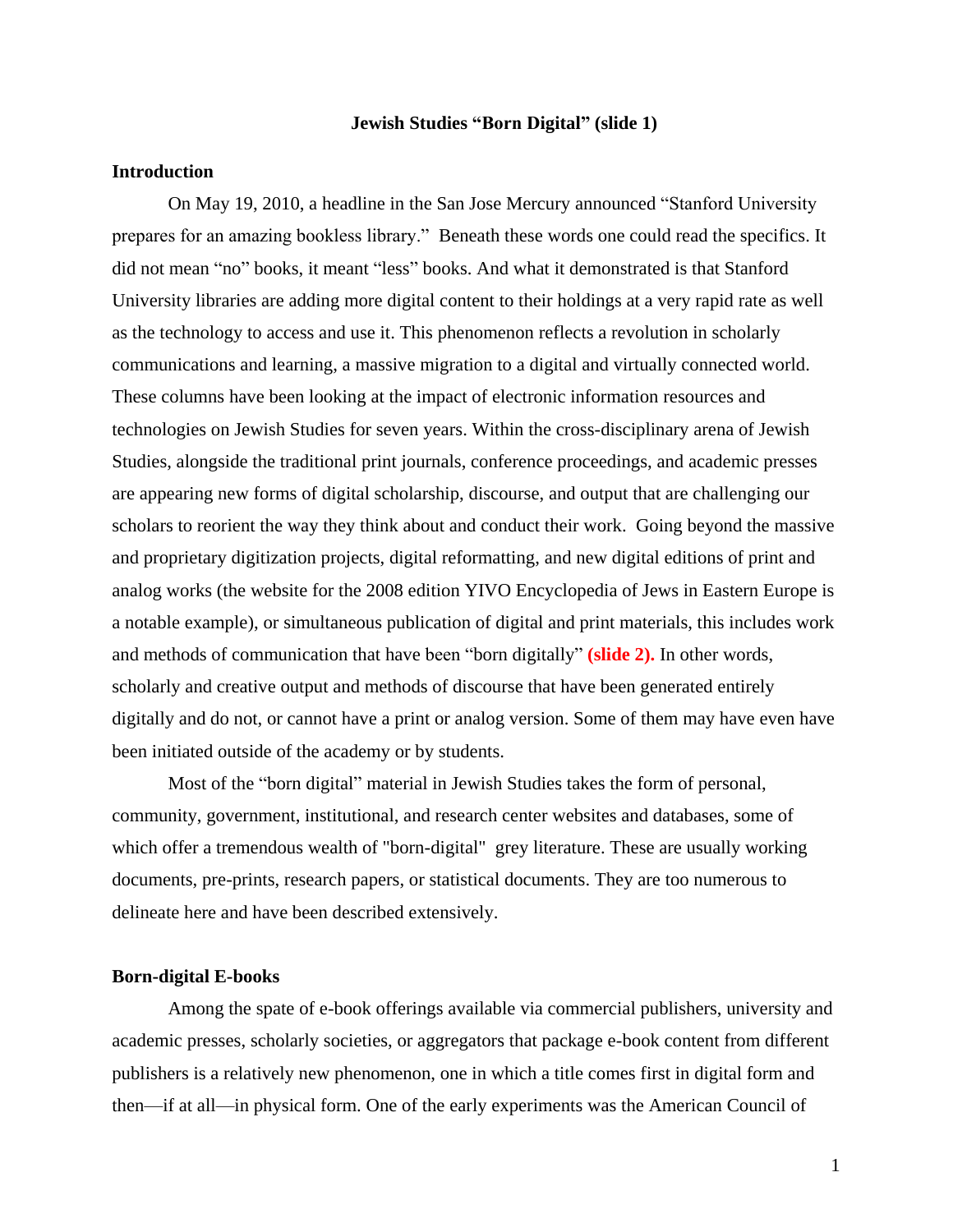Learned Societies History E-Book Project (now known as the ACLS Humanities E-Book project) **(slide 3)** which began in 1999 with the aim of publishing a combination of classic history texts and new, more experimental titles via digital platforms that can go beyond the boundaries of print and offer scholars cutting-edge technology with which to present their scholarship. These can include audio and video files, interactive maps, and links to databases, related scholarship, and archival materials, as well as 24 hour accessibility from a computer or ebook reader.

A search via Library of Congress Subject headings within the collection did not reveal any born digital titles that fall within the scope of "Jewish Studies" but as this project moves into its second decade, new titles and areas of study are entering the collection. Fortified with this knowledge, the Association of Jewish Studies (a member of ACLS since 1985) along with librarians responsible for Jewish Studies collections in academic libraries can encourage Jewish Studies scholars to explore this viable alternative to more traditional and static methods of scholarly monographic publishing.

#### **Online Journals**

Online journals in Jewish Studies generally follow the same types of editorial principles that ensure compliance with scholarly standards as other academic journals that have either have moved to digital platforms; simultaneously publish in print and digital formats; or were ""born digital" **(slide 4).** Some of these are embracing new technologies and publishing paradigms: they adhere to the open access model, provide quicker access to new work, are easily searchable, provide multi-media features, promote interactive participation such as online and community discussions, and include options to comment on articles. Among the most recent born-digital scholarly journals in Jewish Studies are **(slide 5)** *Quntres: An Online Journal for the History*, *Culture, and Art of the Jewish Book;* **(slide 6)** *Quest: Issues in Contemporary Jewish history*; (**slide 7**) *Perush: Online Journal of Jewish Scholarship and Interpretation* and (**slide 8)** *the Journal of Inter-religious Dialogue*. These journals were conceived with the vision that the future is digital, and with a desire to stimulate and encourage dialogue and debate among researchers, academics as well as the general public. (**slide 9**) This last journal provides opportunities at its website for reader comments, input and feedback.

### **Reviews** (**slide 10)**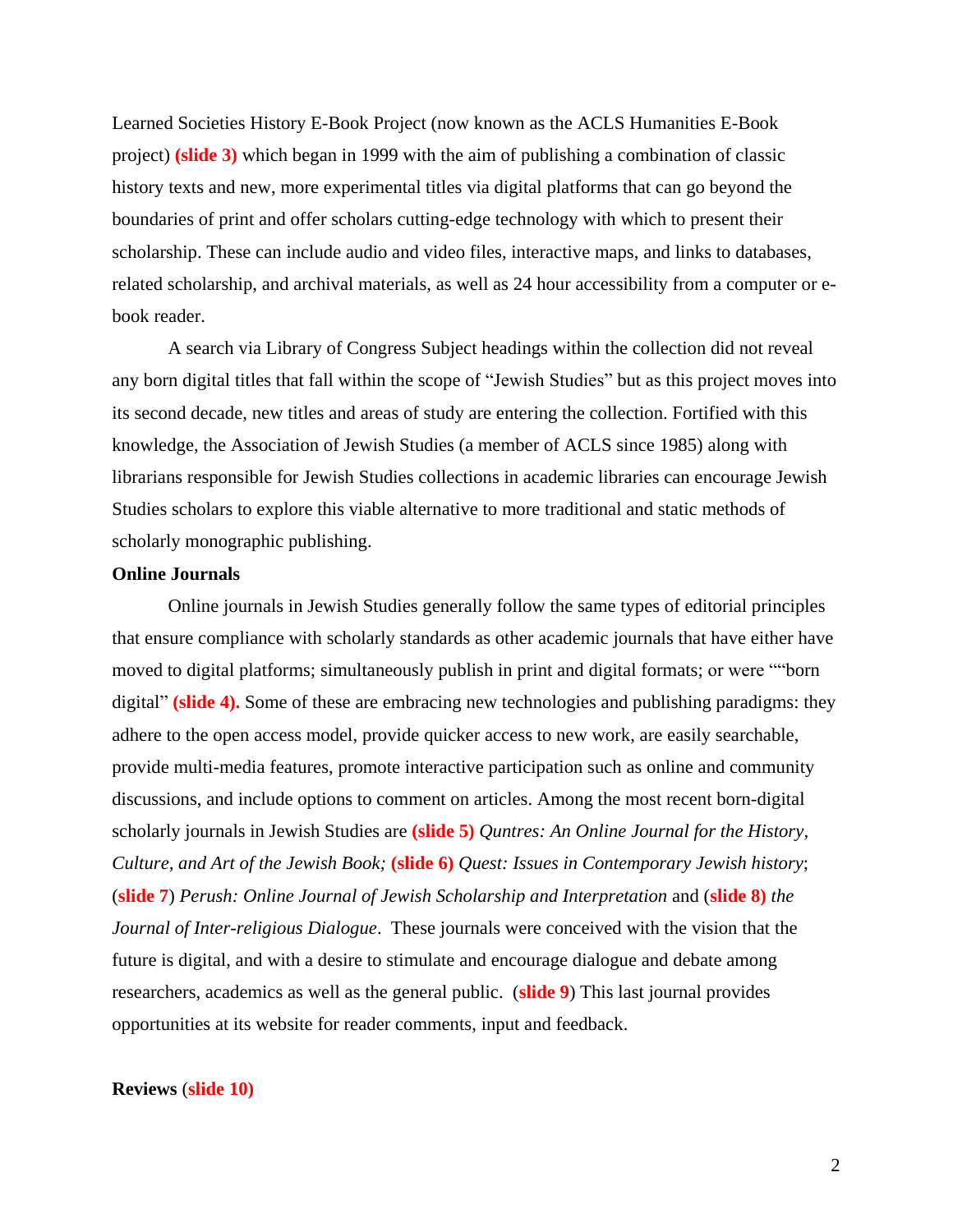There has been much frustration on the part of scholars over the lag time between the publication of a book and the appearance of reviews. Recently, some scholars have begun to challenge the traditional venues of peer review and are exploring the use of digital alternatives to discuss and examine the quality of scholarly output in a much timelier manner. They are also opening their doors to a broader community enabling a new kind of interactivity as reviewers, authors, and readers can engage in discussions of the reviews online.

(**slide 11)** H-Net Reviews in the Humanities and Social Sciences was one of the pioneers of online reviews, going back to 1993. This resource gathers together and archives all the reviews that have been contributed from the separate H-NET discussion into one list. A search at the website by keyword "Jews, Judaism or Jewish" publishing list in the year 2011 for H-Judaic retrieved over 65 reviews. A scholar looking for reviews for these recent scholarly works in Jewish Studies in conventional resources such as Book Review Digest or Academic OneFile would most likely not be able to locate very many reviews for these books. Subscribers to H-Net Reviews receive all of the book reviews published by H-Net regardless of the list on which the review originated. H-Net is effective not only in providing timely access to these reviews but also in stimulating response and discussion via their discussion networks, where each review is also published. Because of the multi-disciplinary nature of Jewish Studies, reviews are distributed throughout a variety of the H-NET discussion lists.

(**slide 12)** Another place online reviews can be found is in blogs. Blogs by their nature can engage a much wider community in the discursive process. Jewish Studies is a discipline for which there is much expertise outside the academy. At the Seforim blogsite, 95 posts were recently listed under the "label" book reviews. These "open" reviews are often provocative and can take the form of essays, and encourage responses and comments from within and beyond the academy invoking threads of discussion that can expand the original review.

### **Geographic Tools** (**slide 13**)

Geographic Information Systems (GIS) are computer-based tools that allow mapping and spatial analysis of the earth's features and events. Scholars in humanities and social sciences are collaborating with experts in GIS and using a variety of freely available tools such as Google Maps and Google Earth to create resources that bring together maps, photographs and artifacts.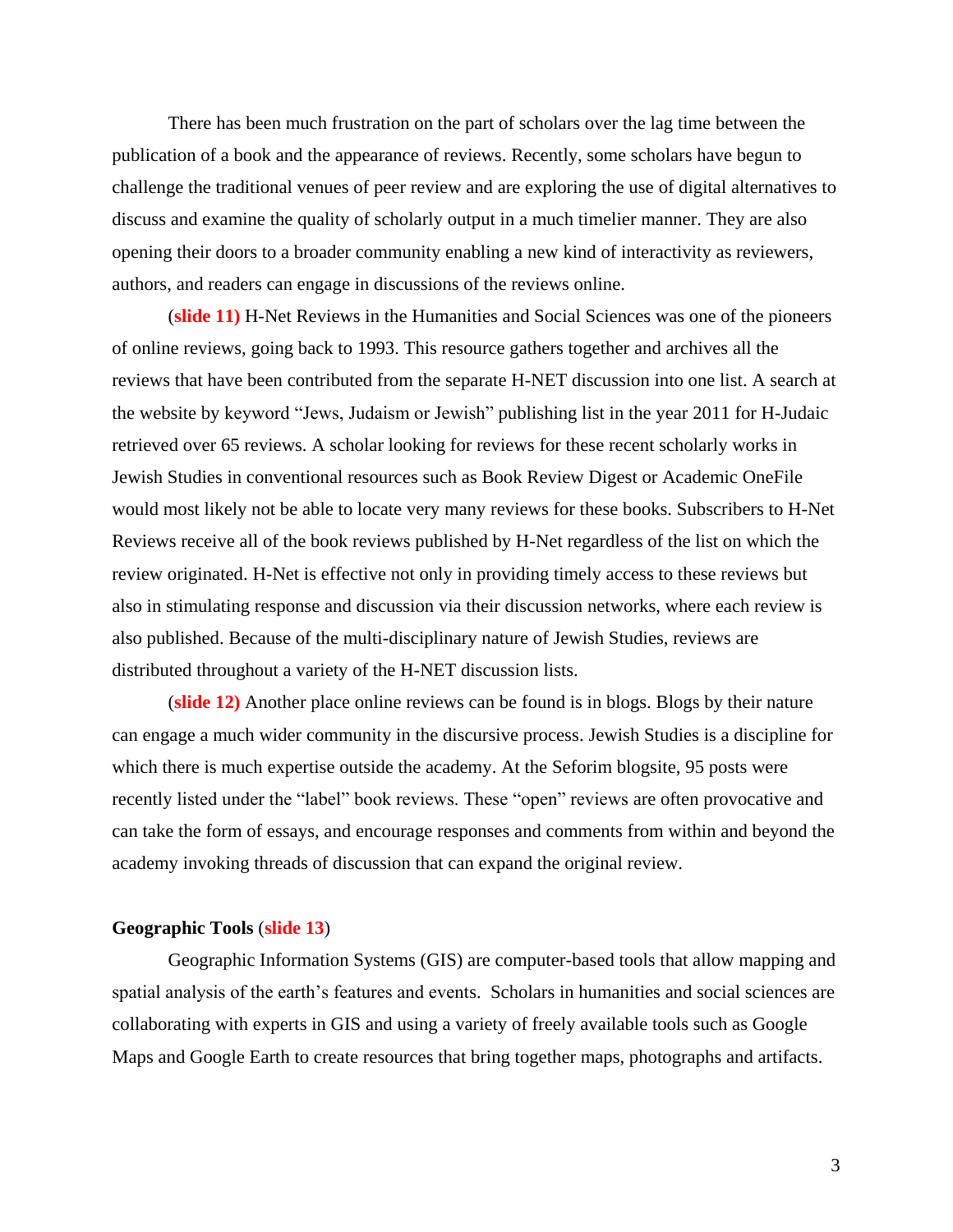(**slide 14**) These cartographic tools help scholars map things such as linguistic, ethnic and cultural traits; analyze the spatial distribution of material culture and information in historical records, images and maps; and present information in interactive database or maps.

The Digital Archaeological Atlas of the Holy Land is a collaborative project involving archaeologists and GIS experts who together have created the first online digital atlas of the region. The database contains site maps, photos and artifact and covers all periods of the region's history and prehistory. In addition to searching spatially with a Google Maps interface, users can search the database by site name, time period, site type, and site conditions.

(**slide 15**) [HyperCities](http://www.hypercities.com/) is a collaborative project and website developed by UCLA, USC and CUNY. This work-in-progress takes a spatial approach to history and uses the Google Earth platform to explore the historical layers of urban spaces such as Tel Aviv in an interactive, hypermedia environment. What is interesting about the project is that it enables researchers from a variety of disciplines to study the history of city spaces, urban planning, neighborhood composition, and demographics in new and innovative ways.

(**slide 16**) An innovative artistic experiment to use GIS to codify Jewish spatial practices was undertaken in 2005 with *eRuv: A Street History in Semacode*, a digital graffiti project installed along the route of the former Third Avenue elevated train line in lower Manhattan. Lodged in the heart of the urban New York space, the train line historically had served as part of an eruv for a Hasidic community on the old Lower East Side. The community is now gone, but using camera phones with a protocol that brings together the Internet and physical space, interested parties can gain access to this piece of history.

## **Born-Digital Literature and the Arts** (**slide 17**)

The Internet has encouraged the development of new modalities of literary and artistic expression. The examination and study of these phenomena has already made its way into the academy with many universities housing or offering programs for the study of digital media.

(**slide 18)** Born-digital poetry on the Internet consists of literary works that have been created and disseminated on the web. Publication of poetry in print has been moved more and more into small-run and boutique journals and monographs. As a platform, the web has enabled the publishing of poetry to move from high cultural echelons into a popular creative realm. In Israel, poets have been using the web for years. Bama Hadashah began under the initiative of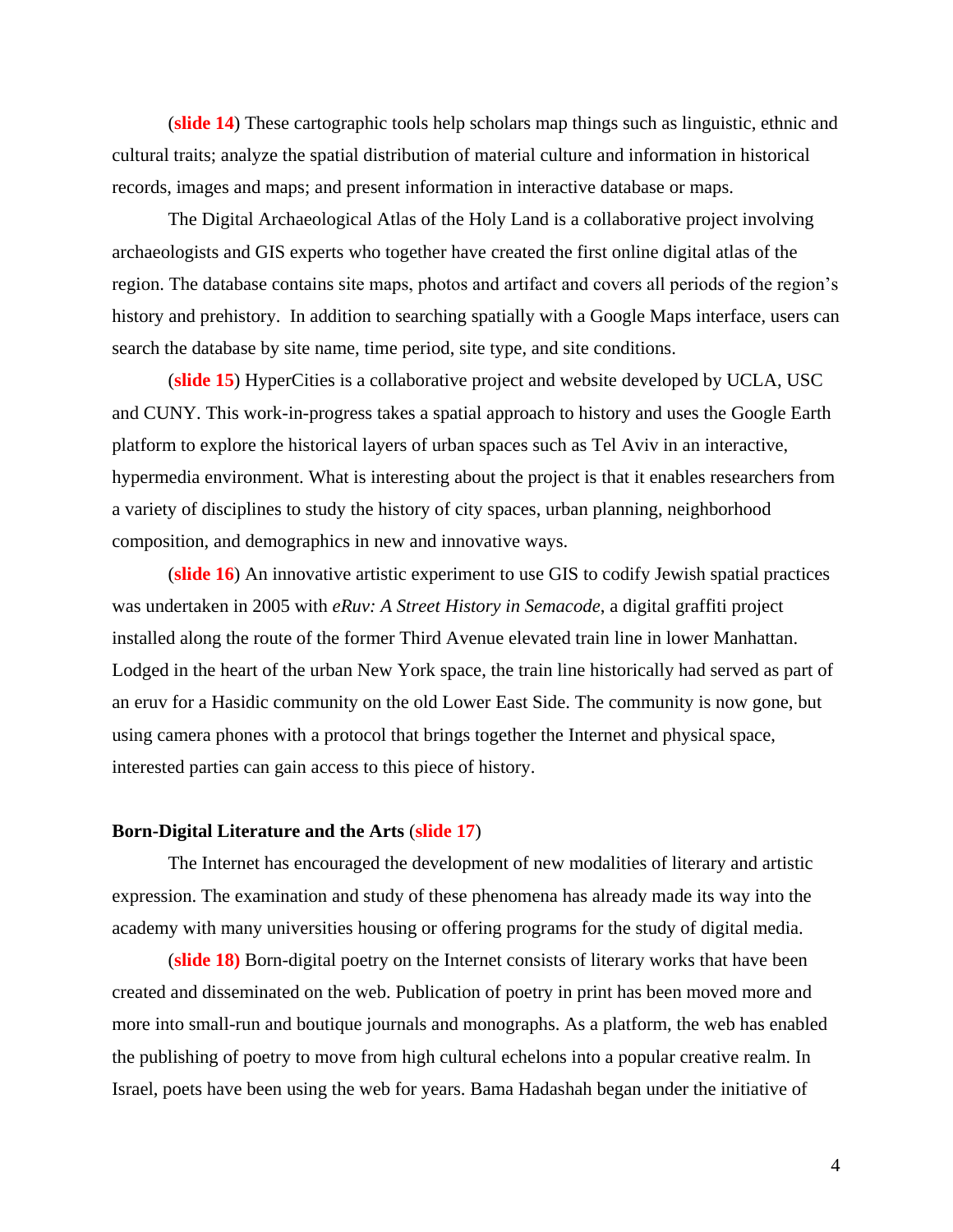Boaz Rimmer in 1998 as a free online archive of original Israeli prose, poetry, music and art. The site includes over 200,000 poetic works, and hundreds of thousands of works of art. While the site does not have a formal "literary editor", the editors maintain some editorial control.

Digital art incorporates many strategies. Some digital projects are predicated on the subversion or augmentation of reality which are both easily accomplished through digital manipulation. Israelis have developed many digital art projects within and beyond Israel.

(**slide 19**) The Israeli Center for Digital Art in Holon supports an archive for video and digital art. The site contains more than 1,750 works. The archive is intended primarily to represent local contemporary artistic practice and includes video art, sound art, film, and documentation of performances and installations that have been exhibited at the center, as well as other works by leading Israeli artists in the field of media art. There is thematic commonality among many of the works which reflect questions of identity, nationalism, reactions to militarism and other social and political issues facing the country. One of the recent projects archived there is "Sing Me Your Song and Tell Me Your Story' (**slide 20**). This project is a result of collaboration between Israeli artist Dana Levy and the American artist Mark Lafier. The project addresses the topic of wandering, which they believe is "one of the more meaningful ramifications of technological advance." Over 50 people from 35 countries currently living in Tel Aviv were invited to sing a song from their homeland for the video camera. The result is a computer controlled multilingual collage of scraps of songs and reflections on the emotions they transport, on the singers' homelands and their experience with migration.

(**slide 21**) Worldofawe.net, the Traveler's Journal is a New Media art website created by Yael Kanarek. Within it she tries to explore the shift from "Modernism to Networked Society. This project focuses on storytelling and narrative via the idea of the journal. The viewer is placed in an interface similar to a computer's desktop, where hidden in the desktop icons and menu bar are links to journal entries, stories, images, and interactive pages where the user has to figure out a puzzle to get the next piece in the narration. The premise of the website is that you have found a laptop computer, belonging to an anonymous journeyer in a desert land called Sunrise/Sunset, and the files in the laptop allow the viewer to explore the electronic thoughts and love letters of this lost person. In the background, a loop of blowing wind is played. The artist is trying to explore elements of identify between cultures, languages and body languages. It is her belief that the "future citizen of the Network Society is inevitably post-national." This project is very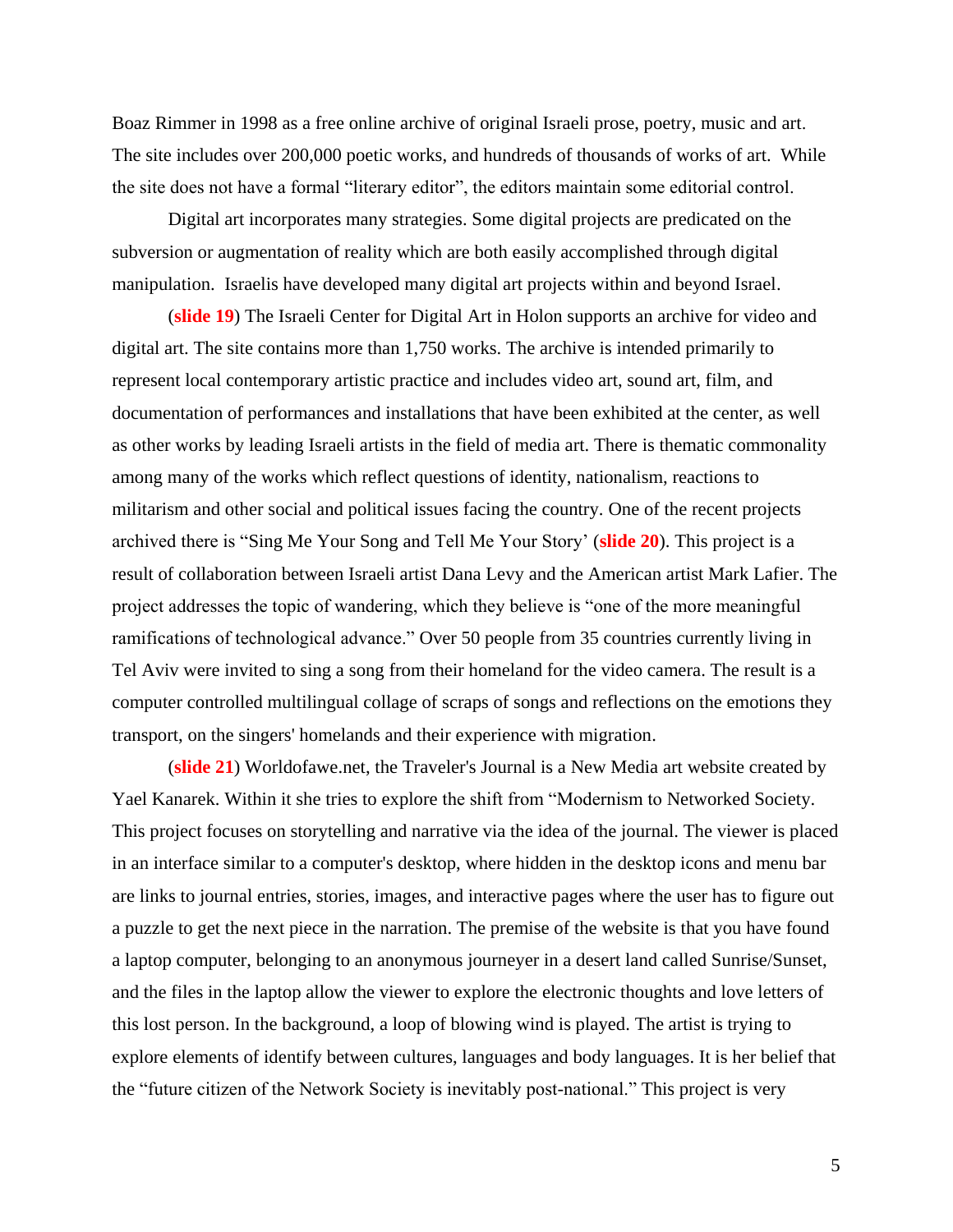reflexive, the viewer is placed in a layout that mimics a computer desktop, and is then explored in desktop icons and the menu bar, just as you would explore your own computer. The interactivity of the user with the site is what creates the narrative in this project

### **Web2** (**slide 22**)

Although academics are just touching the surface of social media use, a recent report in Wired Campus (blog of the Chronicle of Higher Education) noted that 80 percent of professors use some sort of social media such as blogs, wikis, Twitter, YouTube and social networks like Facebook as venues for discourse and discussions, teaching and learning. Publishers and hosts of more traditional discussion forums such as listservs and e-mail lists are taking note that the content of these services are more and more becoming limited to job announcements, conference announcements, and book reviews because they lack the dynamic nature and immediacy of these other newer platforms. Significant to note is that the H-Judaic and Hasafran listservs still serve as primary focal points for research queries in Jewish studies.

(**slide 23**) More and more scholars within Jewish Studies post to blogs of Jewish content whose comments, reviews, and arguments mingle with those of graduate students, rabbis, and knowledgeable people outside of the academy and seminary. Dr. Noam Pianko, Professor of Jewish Studies at the University of Washington publishes a blog that offers personal and professional insights to a variety of issues within Jewish Studies mixed with aspects of his own life as a professor, father and urban resident.

**(slide 24**) Others, finding the amount of time it takes to post to blogs cumbersome, take advantage of the immediacy and brevity of Twitter, a sort of mini-blogging service. Schools such as Spertus Institute, Siegel College and Ohio State's Jewish Studies programs use Twitter to send out announcements and disseminate information on a variety of topics or track a conference.

(**slide 25**) Academia.edu is a fairly new social networking tool similar in format to Facebook that helps people in the academic world locate individuals with similar research interests and keep up to date with their work. A recent search under Jewish Studies brought up 99 people, 100 papers, 100 research interests, 12 universities, 100 departments and 19 journals.

More and more conferences, interviews and lecture series are using freely-available webbased audio and visual technologies such as YouTube, podcasts, and Slideshow, along with PowerPoint presentations and pdfs, to "publish" their conference proceedings and lectures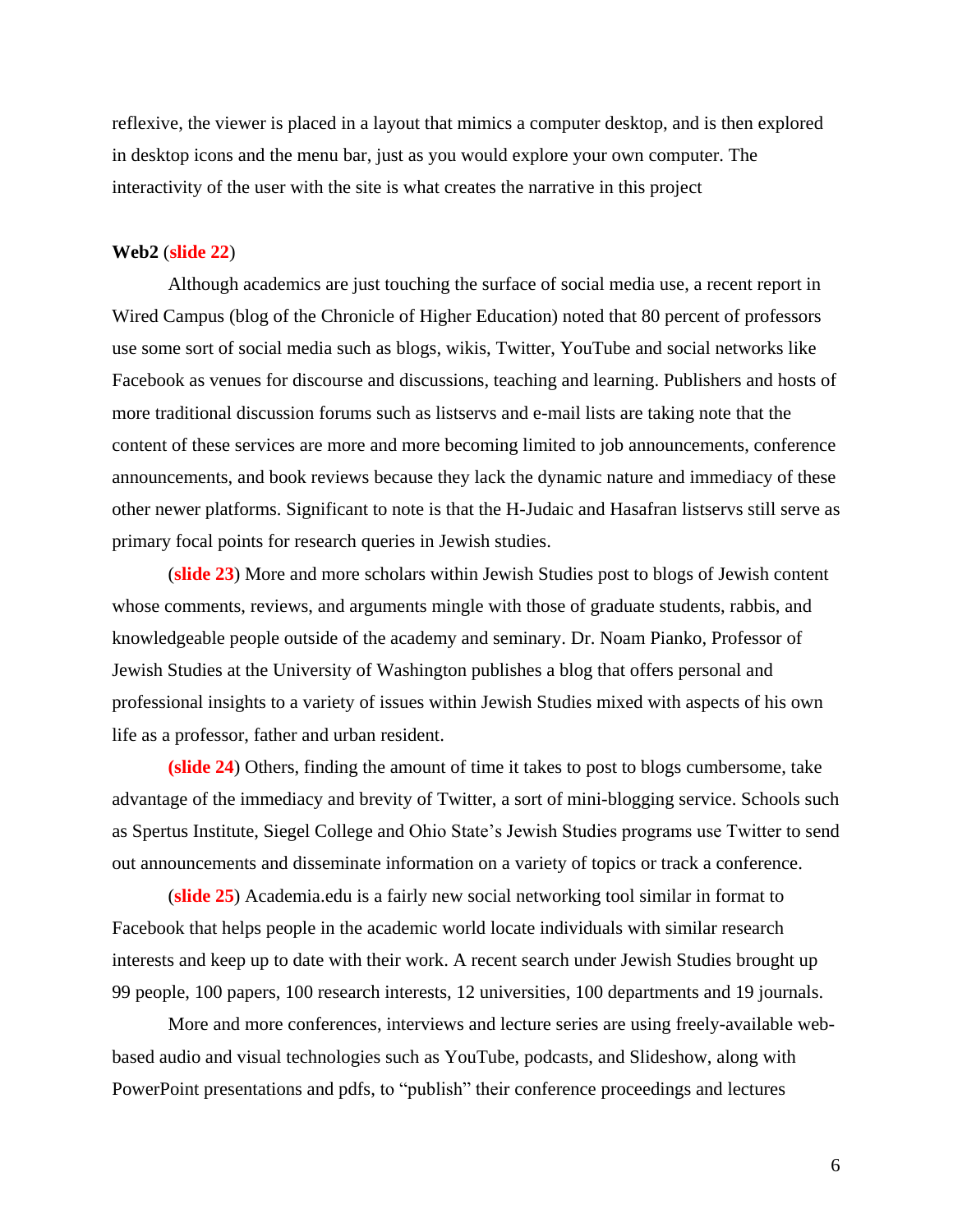online. Whereas in the past scholars often had to wait years for conference proceedings to become available, now the web allows almost instantaneous availability. (**slide 26)** In April 2010, the Lilith website published via podcast, lectures presented at the archives of the American Jewish Historical Society by the noted scholars Dr. Annie Polland, Prof. Hasia Diner and Prof. Deborah Dash Moore. (**slide 27)** The proceedings of the Jan. 2010 conference "Archéologie du judaïsme en France et en Europe" are available in video format publicly on the web.

(**slide 28)** New Books in History is a podcast lecture series in which historian Marshall Poe (University of Iowa) conducts in-depth (usually an hour or so) discussions with other historians about their recent books. One of the unique aspects about each podcast is that the author is invited to give a brief precis of their education and intellectual history. The series is organized by discipline and currently 10 works are highlighted under Jewish Studies.

Although still open to controversy in some circles, Wikipedia has become a first stopping point for many across the academic landscape as well as the general populace. Encyclopedias are never scholarly resources in and of themselves but for research in Jewish Studies they are useful repositories of information. Wikipedia and its Hebrew language sibling Vikipedyah are some of the most complete and useful sources of contemporary information. The Library of Congress authority file, one of the most widely used thesauri for providing standardized forms of names and headings for catalogs and databases of all types of media, is expanding their list of authorized resources to be consulted when considering forms of Hebraica names to include "modern references sources .... (e.g., Wikipedia, Facebook, Linkedin)."

### **Second Life** (**slide 29)**

Academic forays into a virtual 3-dimensional world range from none or tentative, to the vigorous. Second Life is a "virtual world" created in 2003 by Linden Lab that simulates life through technology. As with other "social networking" tools Second Life transcends geographical borders as users send messages and chat, the difference being that this takes place in a three-dimensional world, complete with animation, sound and video. What is interesting about Second Life is that the users create all the content and experiences that take place within it, and manufacture a "hyper-reality" in which anything is possible, including flying and changing one's own appearance. Although not designed specifically as an educational or research tool, Second Life is another interesting experiment that academics and libraries are trying out.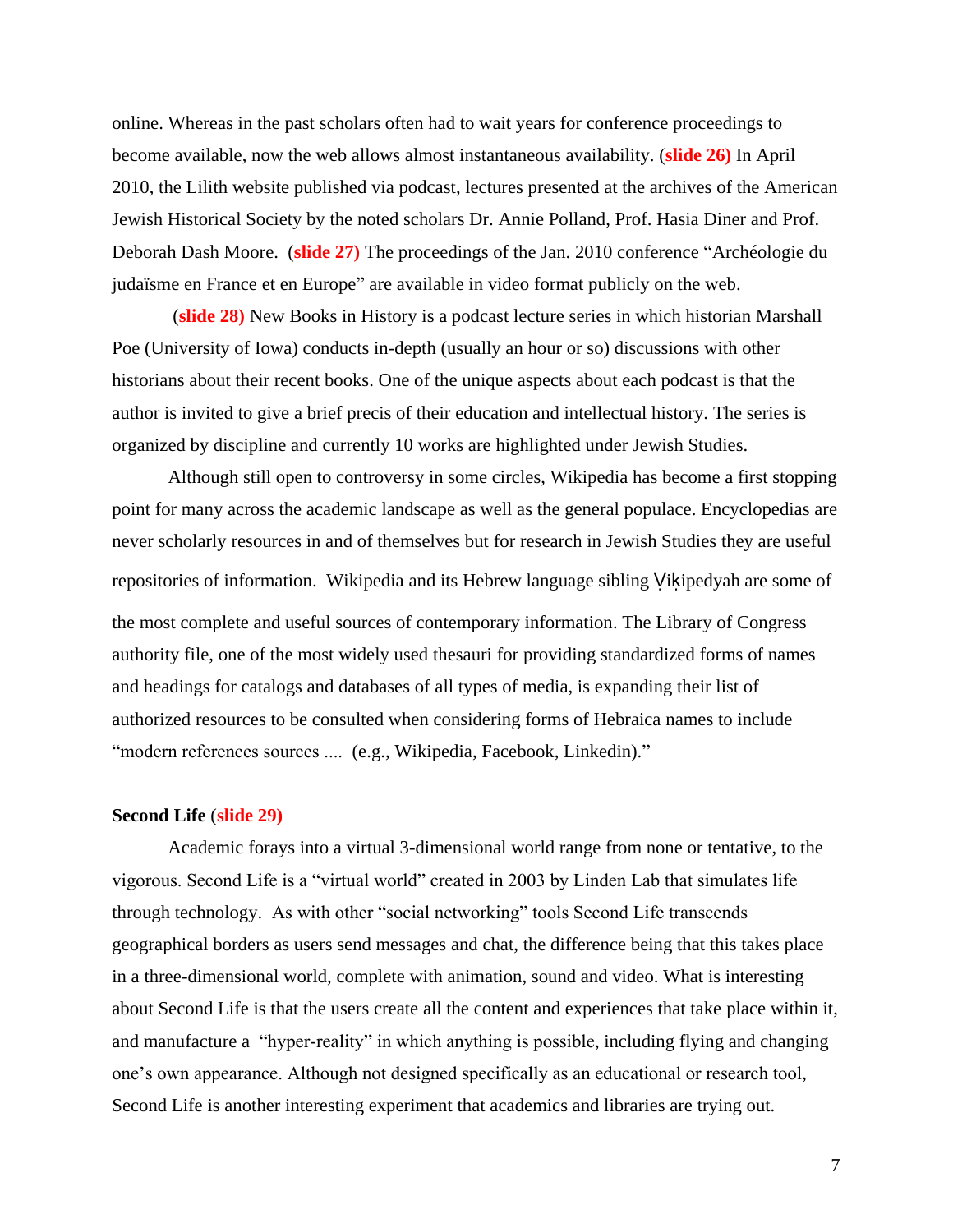Stanford University Libraries and Academic Information Services (SULAIR) is looking at ways to bring more visibility to its holdings, archives, and collections and has its own island (or private region) in Second Life, and staff members active in Second Life who maintain it. The island includes several exhibits. (**slide 30**) In April 2009, SULAIR mounted an exhibition celebrating Tel Aviv's centennial highlighting its holdings related to the founding and early years of Tel Aviv. In conjunction with the exhibition, Stanford also hosted a one-day symposium synchronized to the exhibition. In order to expand the outreach of the celebration and the exhibit to other scholars and the broader public, the library staff decided to "recreate" the symposium and exhibit in Second Life. Between the dates of Nov. 10, 2010 – April 27, 2011, 550 unique visitors made 641visits to the exhibit location on the Stanford Island.

### **Born-Digital Information Management**

Research organizations, museums, archives and libraries are digitizing millions of cultural objects and information and publishing them on the web. This has usually been done independently and without synchrony, forcing researchers to try numerous manual search strategies to get to what they are looking for. Right now a great deal of research is going on by both computer scientists and scholars on how this information can be made more accessible for the end-user and help researchers find relevant materials as precisely as possible.

Developments in the area of the semantic web are aimed at improving the usability and accessibility of data. The idea of the semantic web also allows links to be created between data from heterogeneous sources, leading in turn to the establishment of new services. As a result of the linked-data movement, many providers (mostly non-profit organizations, universities or public institutions) are already offering their data in a form which is semantic-web-compatible. Above all, this includes data which is of general use within the public domain. Examples include geographical information, thesauri, and encyclopedias as well as bibliographic and authority data.

Libraries, too, have recognized the great potential offered by this form of data publication. The first institutions are already actively offering their information as linked data, or are planning to do so. Institutions and projects such as the Virtual International Authority File, the Library of Congress subject headings file, Stanford University Libraries and Academic Information Resources, the Hungarian National Library, and the German National Library are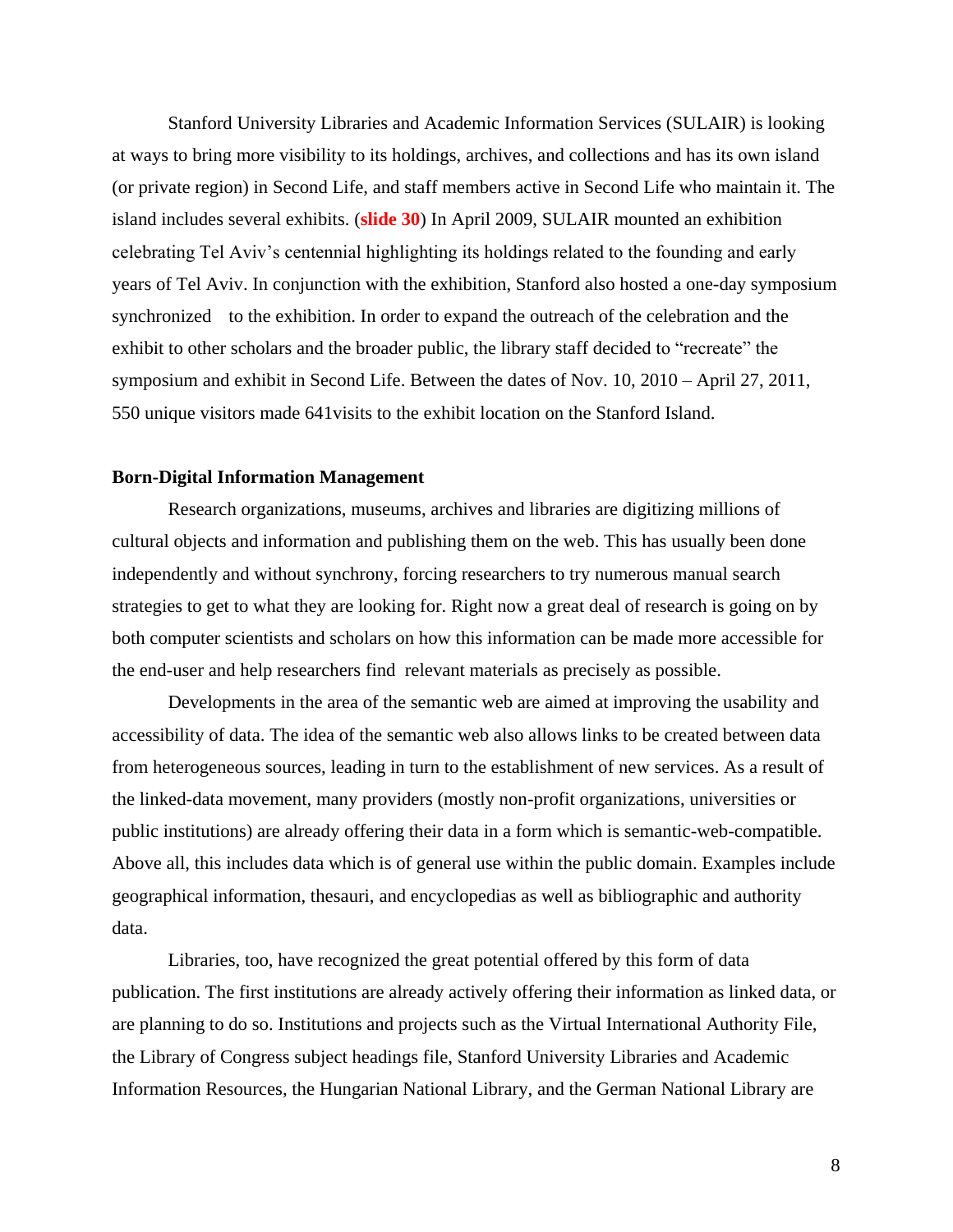committed to making a significant contribution to ensuring the stability and reliability of the "linked-data-cloud" by providing data which has largely been generated and maintained by trained indexing and cataloging professionals.

(**slide 31**) Frank Schloeffel, a scholar affiliated with the "Ismar Elbogen Netzwerk für jüdische Kulturgeschichte" and a group of colleagues have gotten together to develop a prototype of a virtual space, "JewLib Digital Archive-Library" utilizing these technologies. Their goal is to provide researchers with an online source of facts and information on primary resources for the study of Jewish history and cultures.

The project "Jewlib" developed from the idea of creating a central access point from which academics, researchers and independent scholars could get an overview of archival and library collections worldwide. The concept for the project grew out of experiences that Mr. Schloeffel and other academics had while working on their MA-theses or doctoral dissertations in Jewish Studies. A common problem was trying to determine at what specific libraries and repositories relevant material for particular projects were based.

The basic premise underlying Jew-Lib is not to list archival or library collections, but to cross-link and tag or create metadata on the specific holdings and provide more detailed information on them (i.e. on the holding institutions, originators of collections etc.), the way that library and archival catalogs do. The supporting technology organizes "knowledge" into topics variously also called entities or resources. These can be "persons", "countries", "books" and so on. These topics are then described through types which might be "person", or "deceased person". In Jew-Lib one of the types is "Personal Papers." (**slide 32**) If we go into the view "Personal Papers" and click on Albert Einstein, we will not only get information on the various details of Einstein's papers but also his life. For example, the topic "Albert Einstein" shows that he was influenced (**slide 33**) by Mahatma Gandhi, Baruch Spinoza, Isaac Newton, and Paul Valéry. We also learn that he was a vegan (**slide 34**). If we want to know other personages who are vegans we can click on that link and we see that among this community of diet followers are Alanis Morrisette, Alicia Silverstone, Anoushka Shankar and Adam Yauch (**slide 35**).

Similar in concept to Wikipedia, the responsibility for adding or modifying information relies on the community with the ability to work in the database open to anyone after registering.

Over the past few months the addition of new metadata has significantly slowed. The project has been run on a volunteer basis and the core group of developers has had to work on